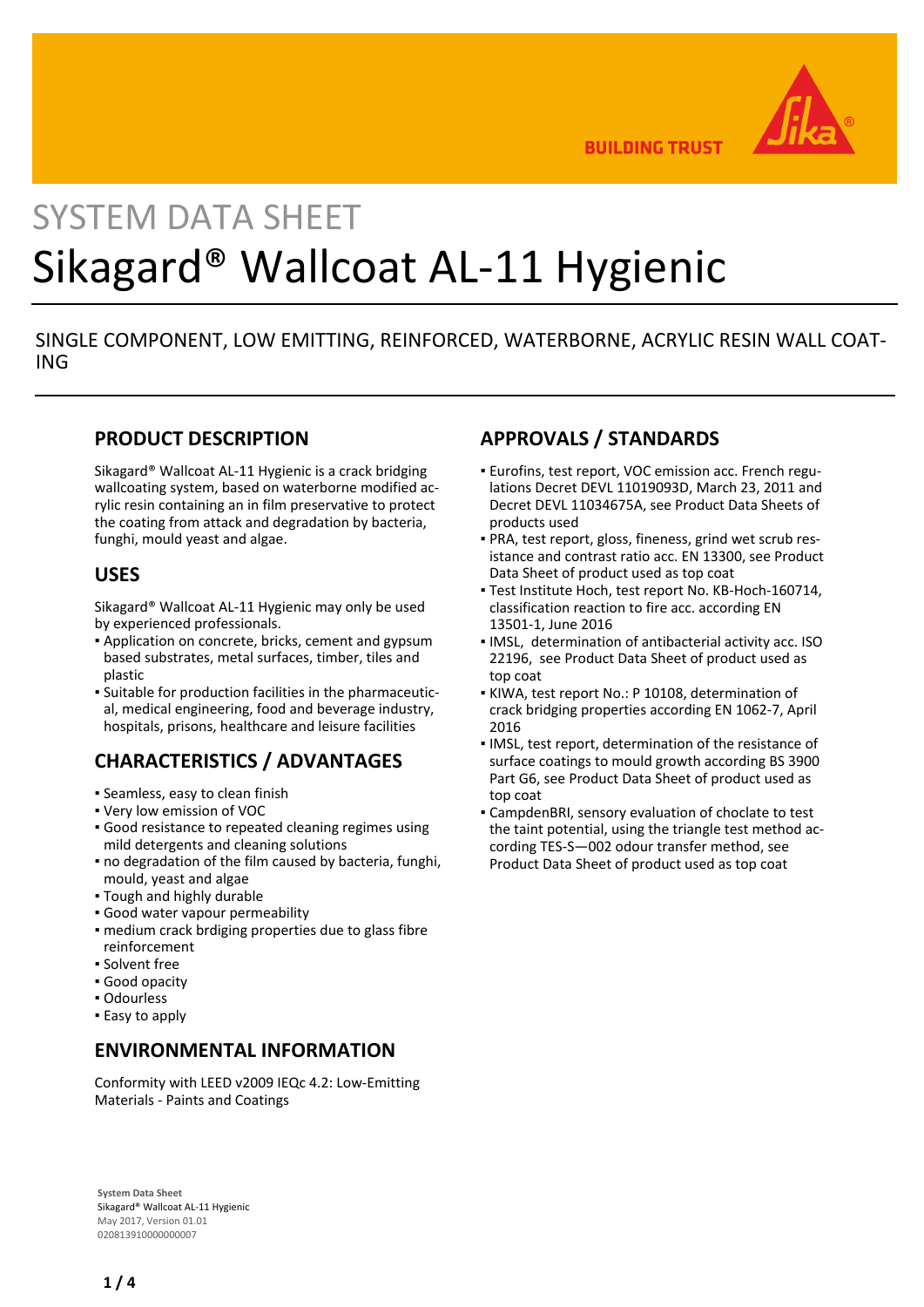**System Structure Sikagard® Wallcoat AL-11 Hygienic**

|                               | Layer                                      | Product                                                                       |  |  |
|-------------------------------|--------------------------------------------|-------------------------------------------------------------------------------|--|--|
|                               | 1. Primer/Base coat                        | Sika® Bonding Primer + Sikagard®-<br>403 W / Sikagard®-403 W + 5 % wa-<br>ter |  |  |
|                               | 2. Intermediate layer                      | Sikagard®-403 W + embedment of<br>Sika <sup>®</sup> Reemat lite               |  |  |
|                               | 3. Top coat                                | Sikagard®-405 W or<br>Sikagard®-406 W or                                      |  |  |
|                               |                                            | Sikagard®-207 W                                                               |  |  |
| <b>Chemical base</b>          | Acrylic Copolymer Dispersion, waterborne   |                                                                               |  |  |
| <b>Appearance</b>             | <b>Top Coat</b>                            | Appearance                                                                    |  |  |
|                               | Sikagard®-405 W and<br>Sikagard®-207 W     | mid-sheen                                                                     |  |  |
|                               | Sikagard®-406 W                            | matt                                                                          |  |  |
| Colour                        | standard colour white<br>others on request |                                                                               |  |  |
| <b>Nominal Thickness</b>      | 250-300 µm                                 |                                                                               |  |  |
| <b>TECHNICAL INFORMATION</b>  |                                            |                                                                               |  |  |
| <b>Crack Bridging Ability</b> | Class A2 (up to 0.45 mm)                   | (EN 1062-7)                                                                   |  |  |
| <b>Reaction to Fire</b>       | $C-S1, d0$                                 | (EN 13501-1)                                                                  |  |  |

**System Data Sheet** Sikagard® Wallcoat AL-11 Hygienic May 2017, Version 01.01 020813910000000007



**BUILDING TRUST**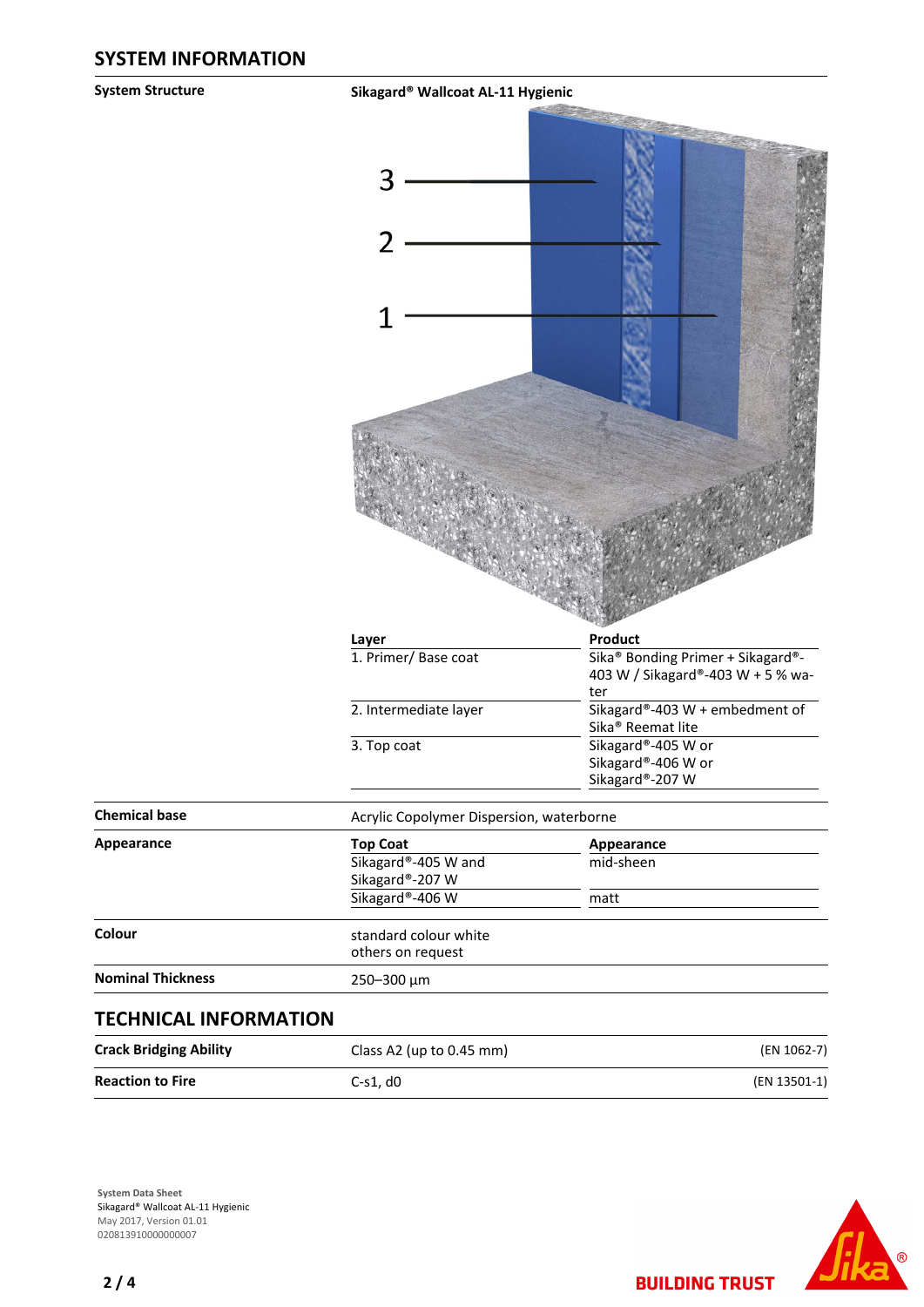**Chemical Resistance** Good resistance to mild acids, alkalis, cleaning agents and disinfectants. Please contact local Sika technical service for specific information. Disinfection with Hydrogen Peroxide Vapor:

- Resistant when using STERIS VHP technology
- Resistant to PEA vaporisation technology according test report PEA, max. 5 hours
- Resistant when using Oxypharm vaporiser NOCOSPRAY® with the follow-▪ ing set-up:

|                                      | <b>Disinfectant</b>                                                                                                                   | Concentration<br>$\frac{1}{3}$ ml/m <sup>3</sup> (2)<br>cycles)<br>$1$ ml/m <sup>3</sup><br>$5 \text{ ml/m}^3$ |                | Setting at vapor- Contact time<br>iser<br>$20m3$ (1.5 min<br>vaporisation)<br>45m <sup>3</sup> (5 minutes<br>vaporisation)<br>$20m3$ (1.5<br>minutes vapor-<br>isation<br>75m <sup>3</sup> (5 minutes<br>vaporisation) |     |                                                                |  |
|--------------------------------------|---------------------------------------------------------------------------------------------------------------------------------------|----------------------------------------------------------------------------------------------------------------|----------------|------------------------------------------------------------------------------------------------------------------------------------------------------------------------------------------------------------------------|-----|----------------------------------------------------------------|--|
|                                      | NOCOLYSE <sup>®</sup> Mint 1 ml/m <sup>3</sup><br>(6 %)                                                                               |                                                                                                                |                |                                                                                                                                                                                                                        |     | 30 min                                                         |  |
|                                      | NOCOLYSE®                                                                                                                             |                                                                                                                |                |                                                                                                                                                                                                                        |     | 30 min                                                         |  |
|                                      | ONE Shot (12 %)                                                                                                                       |                                                                                                                |                |                                                                                                                                                                                                                        |     | 30 min<br>60 min                                               |  |
|                                      | NOCOLYSE <sup>®</sup><br>Food (7.9 %)<br>NOCOLYSE®<br>Food (7.9 %)                                                                    |                                                                                                                |                |                                                                                                                                                                                                                        |     |                                                                |  |
|                                      |                                                                                                                                       |                                                                                                                |                |                                                                                                                                                                                                                        |     |                                                                |  |
| Consumption                          | Layer                                                                                                                                 |                                                                                                                | Product        |                                                                                                                                                                                                                        |     | Consumption                                                    |  |
|                                      | Primer                                                                                                                                | Sikagard®-403 W                                                                                                |                | Sika <sup>®</sup> Bonding Primer                                                                                                                                                                                       |     | $\sim 0.10 \text{ kg/m}^2$<br>$\approx$ 0.20 kg/m <sup>2</sup> |  |
|                                      | Intermediate                                                                                                                          | <b>Reemat Lite</b>                                                                                             |                | Sikagard®-403 W + Sika                                                                                                                                                                                                 |     | $^{\sim}$ 0.30 kg/m <sup>2</sup>                               |  |
|                                      | Top coat                                                                                                                              |                                                                                                                |                | Sikagard®-405 W or<br>Sikagard®-406 W or<br>Sikagard®-207 W                                                                                                                                                            |     | $\approx$ 0.15 kg/m <sup>2</sup> per layer                     |  |
| <b>Product Temperature</b>           | +8 °C min. / +30 °C max.                                                                                                              |                                                                                                                |                |                                                                                                                                                                                                                        |     |                                                                |  |
| <b>Ambient Air Temperature</b>       | +8 °C min/ +40 °C max.                                                                                                                |                                                                                                                |                |                                                                                                                                                                                                                        |     |                                                                |  |
| <b>Relative Air Humidity</b>         | $\leq 80$ %                                                                                                                           |                                                                                                                |                |                                                                                                                                                                                                                        |     |                                                                |  |
| <b>Dew Point</b>                     | Beware of condensation<br>The substrate and the uncured material must be at least 3 °C above dew<br>point due to risk of condensation |                                                                                                                |                |                                                                                                                                                                                                                        |     |                                                                |  |
| <b>Substrate Temperature</b>         | +8 °C min. / +35 °C max.                                                                                                              |                                                                                                                |                |                                                                                                                                                                                                                        |     |                                                                |  |
| <b>Substrate Moisture Content</b>    | Substrate shall be visible dry, no rinsing water                                                                                      |                                                                                                                |                |                                                                                                                                                                                                                        |     |                                                                |  |
| <b>Waiting Time / Overcoating</b>    | Between application of the different layers allow:                                                                                    |                                                                                                                |                |                                                                                                                                                                                                                        |     |                                                                |  |
|                                      | Temperature                                                                                                                           |                                                                                                                | Minimum        |                                                                                                                                                                                                                        |     | <b>Maximum</b>                                                 |  |
|                                      | $+10$ °C                                                                                                                              |                                                                                                                | 4 h            |                                                                                                                                                                                                                        | 7 d |                                                                |  |
|                                      | $+20 °C$                                                                                                                              |                                                                                                                | 2 <sub>h</sub> |                                                                                                                                                                                                                        | 7 d |                                                                |  |
|                                      | +30 °C                                                                                                                                |                                                                                                                | 1 h            |                                                                                                                                                                                                                        | 7 d |                                                                |  |
| <b>Applied Product Ready for Use</b> | Minimum 72 hours at +20 °C<br>Lower temperatures may lead to longer curing times                                                      |                                                                                                                |                |                                                                                                                                                                                                                        |     |                                                                |  |

#### **PRODUCT INFORMATION**

| Packaging                 | see product data sheet |  |
|---------------------------|------------------------|--|
| <b>Shelf Life</b>         | see product data sheet |  |
| <b>Storage Conditions</b> | see product data sheet |  |

#### **MAINTENANCE**

In case the surface of the coating system has picked up too much dirt and can´t be cleaned properly it should be maintained. Same will be necessary if the top coat

has been contaminated from liquids penetrating into the surface. The maintenance of the system is easily done by slightly grinding and recoating with one or two layers of the relevant top coat.

**BUILDING TRUST**